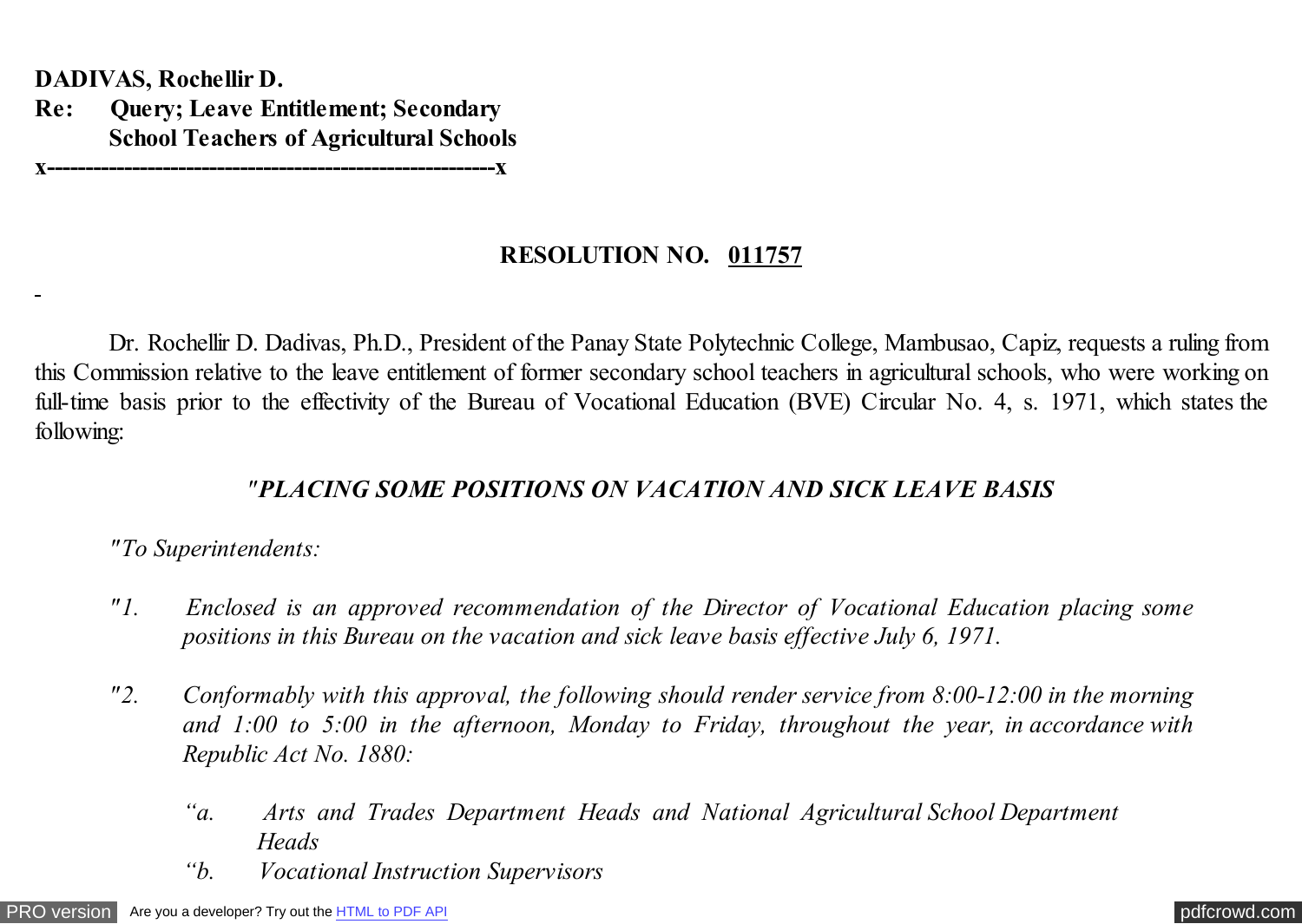- *"c. Registrars*
- *"d. Secondary School Head Teachers (Vocational and Related)*
- *"e. Senior Librarian, Junior Librarian and Librarian*
- *"f. Guidance Coordinator*
- *"g. Public Health Nurse*
- *Secondary School Teachers (Vocational) of Agricultural and Fishery Schools."* (underscoring supplied)

In his letter-inquiry, Dr. Dadivas represents, as follows:

*"This is to request clarification of the Bureau of Vocational Education Circular No. 4, s. 1971 dated June 17, 1971 a copy herewith attached, whether the Secondary School Teachers teaching in Agricultural Schools will start earning leave credits only effective July 6,1971 as stipulated in the said Circular even if they have been serving before the mentioned date.*

*"It may be mentioned that the teachers in agricultural schools in the early 60s were reporting full time from Monday to Friday and one half day on Saturdays. Classes in agricultural schools then is whole year round so that the teachers have to report for work during summer. They also report on Saturday mornings because the students have their practicum every Saturday for one half day.*

*"This clarification is requested to enable the College to be guided accordingly in the computation of the leave credits of the faculty members who started as Secondary School Teacher in agricultural schools before 1971."*

The afore-quoted BVE Circular decreed the rendition of full-time teaching service of certain school personnel under the defunct Bureau of Vocational Education, including secondary school teachers. In return, they were granted sick and vacation leave credits starting July 6, 1971.

[PRO version](http://pdfcrowd.com/customize/) Are you a developer? Try out th[e HTML to PDF API](http://pdfcrowd.com/html-to-pdf-api/?ref=pdf) contract the community of the HTML to PDF API [pdfcrowd.com](http://pdfcrowd.com) However, Dr. Dadivas observes that many of their faculty members started their employment in government as secondary school teachers prior to the effectivity of the circular, and interposes the present request for clarification in order to arrive at the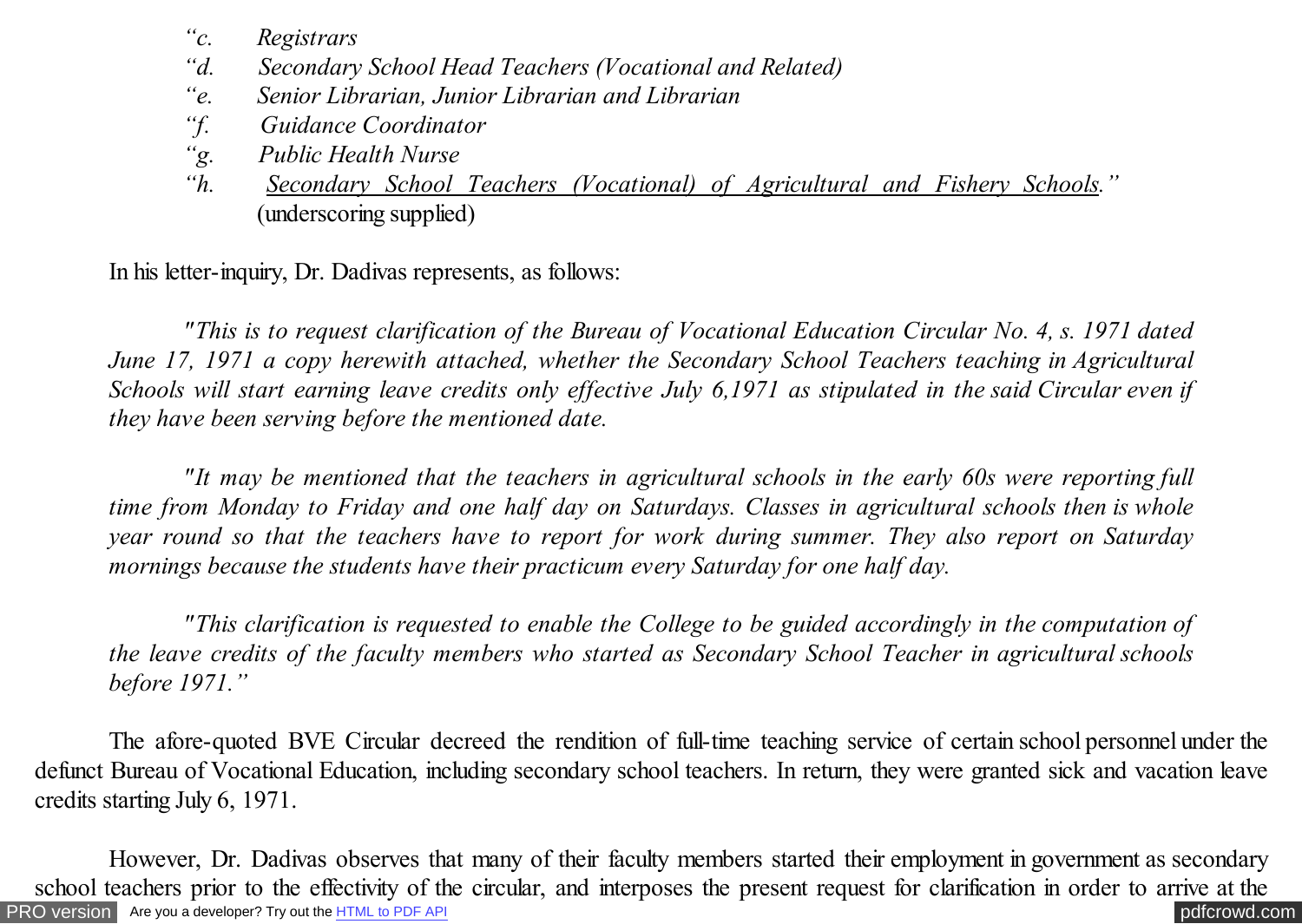proper computation of their leave credits.

To resolve the present query, it is necessary to delve back into the pages of history to ascertain or determine the laws or rules obtaining on the matter.

school teachers prior to the effectivity of the circular, and interposes the present request for clarification in order to arrive at the

The law then in force (and continues to this very day) relative to the grant of teachers' leave was the **Magna Carta for Public School Teachers (Republic Act No. 4670).** Its pertinent provision reads:

*"Section 24. Study Leave.-- In addition to the leave privileges now enjoyed by teachers in the public schools, they shall be entitled to study leave not exceeding one school year after seven years of service. x x x"* (underscoring supplied)

The above-quoted section, aside from granting study leave, also sustained the continuing entitlement of teachers to other leaves granted by other leave laws. One such law was the **Revised Administrative Code of 1917 (Commonwealth Act No. 2711),** which was the immediate precursor of the present Administrative Code of 1987. Under Section 275 thereof, as amended by Section 3 of Commonwealth Act No. 220, it provided that:

*"Section 275. Persons in teaching service designated for continuous duty in vacation periods. For the good of the service, the Director of Public Schools, or, in the case of employees of the University of the Philippines, the President of the University, may, with the approval of the Secretary of the Education, designate persons in the teaching service for continuous duty. Teachers so designated shall be entitled to vacation leave and sick leave prescribed by section two hundred and eighty-five-A of this Act, and shall render same hours of service as other employees entitled to vacation leave and sick leave."* (underscoring for emphasis)

The foregoing provision was then the controlling law on the matter of leave entitlement of public school teachers, including secondary school teachers in agricultural schools, who were designated to teach full-time. It laid down the rule that teachers so designated by the then Director of the Public Schools, with the approval of the Secretary of Education at that time, were to earn sick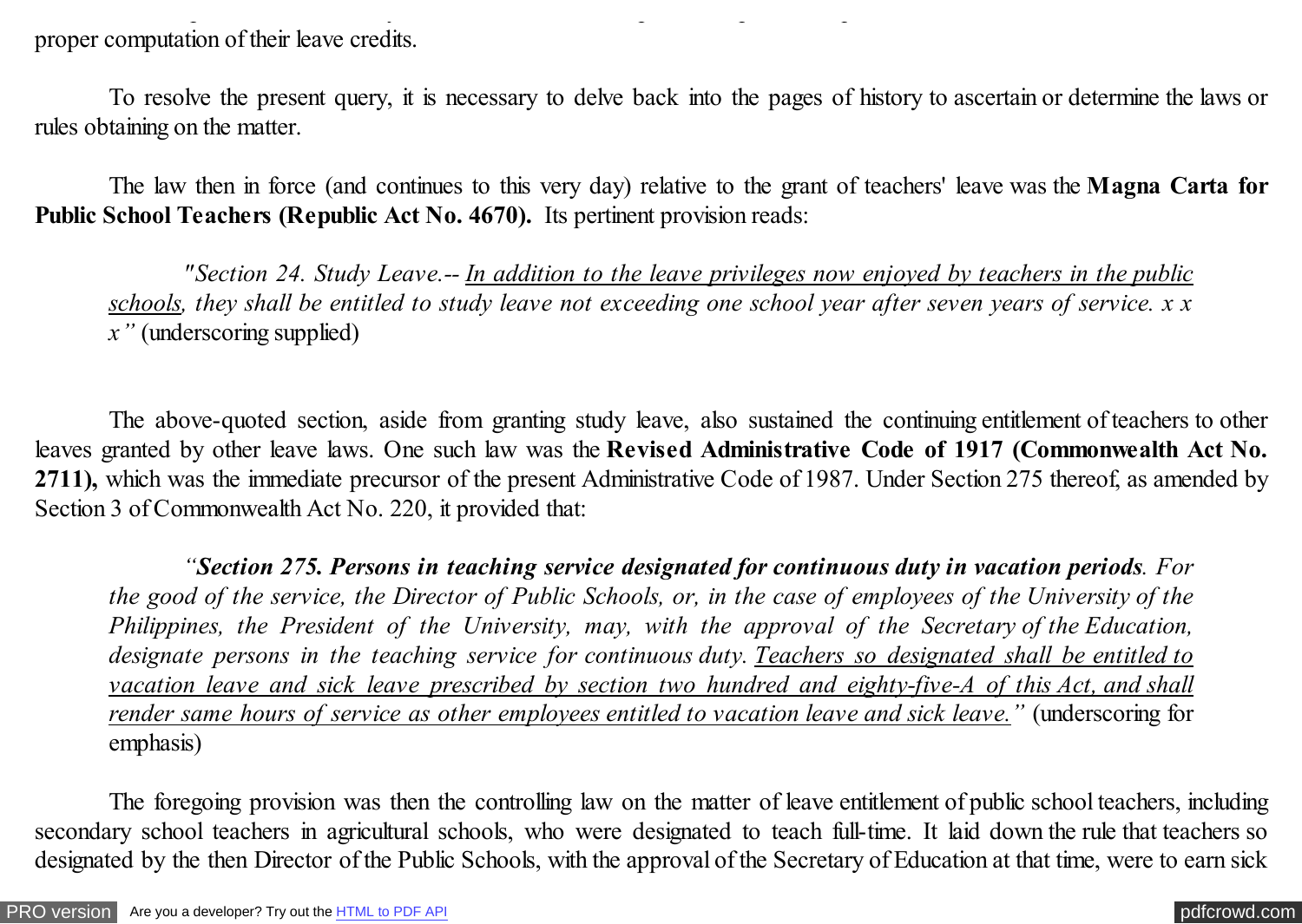and vacation leave, provided they followed the same working hours as what their regular counterparts in other government offices enjoying the same leave privileges observed. Evidently, under the said provision, the leave entitlement of teachers on continuous duty hinged on two factors:

- 1. a designation for continuous duty duly issued by the Director of Public Schools, and approved by the Education Secretary; and
- 2. the rendition of the normal working hours prescribed for other regular employees.

Thus, in the case of the teachers alluded to by Dr. Dadivas, their entitlement to leave privileges prior to the BVE Circular is to be considered in the light of the above-mentioned requisites. If they did render full-time teaching pursuant to approved designation, and were required to put in the working hours decreed under Republic Act (RA) No. 1880 or the Forty-Hour Work Week Law, then there is no reason why they could not be entitled to leave privileges even before the BVE Circular came into force and effect. Otherwise, they could only validly claim the leave accruing from the date specified in the above-stated circular.

As to the aggregate amount of leave granted, the number of days of sick and vacation leave was equivalent to fifteen (15) days each for every calendar year of service, pursuant to **Sections 284 and 285-A of the Revised Administrative Code,** as amended, respectively reproduced hereunder, to wit:

*"Section 284. After at least six months' continuous, faithful and satisfactory service, the President or proper head of department, or the chief of office in the case of municipal employees may, in his discretion, grant to an employee or laborer, whether permanent or temporary, of the National Government, the provincial government, the government of a chartered city, of a municipality, of a municipal district or of government-owned or controlled corporations, other than those mentioned in Section two hundred sixtyeight, two hundred seventy-one, and two hundred seventy-four hereof, fifteen days vacation leave of absence with full pay, exclusive of Saturdays, Sundays and holidays, for each calendar year of service.* (underscoring supplied)

[PRO version](http://pdfcrowd.com/customize/) Are you a developer? Try out th[e HTML to PDF API](http://pdfcrowd.com/html-to-pdf-api/?ref=pdf) [pdfcrowd.com](http://pdfcrowd.com) *"Section 285-A. In addition to the vacation leave provided in the two preceding sections each*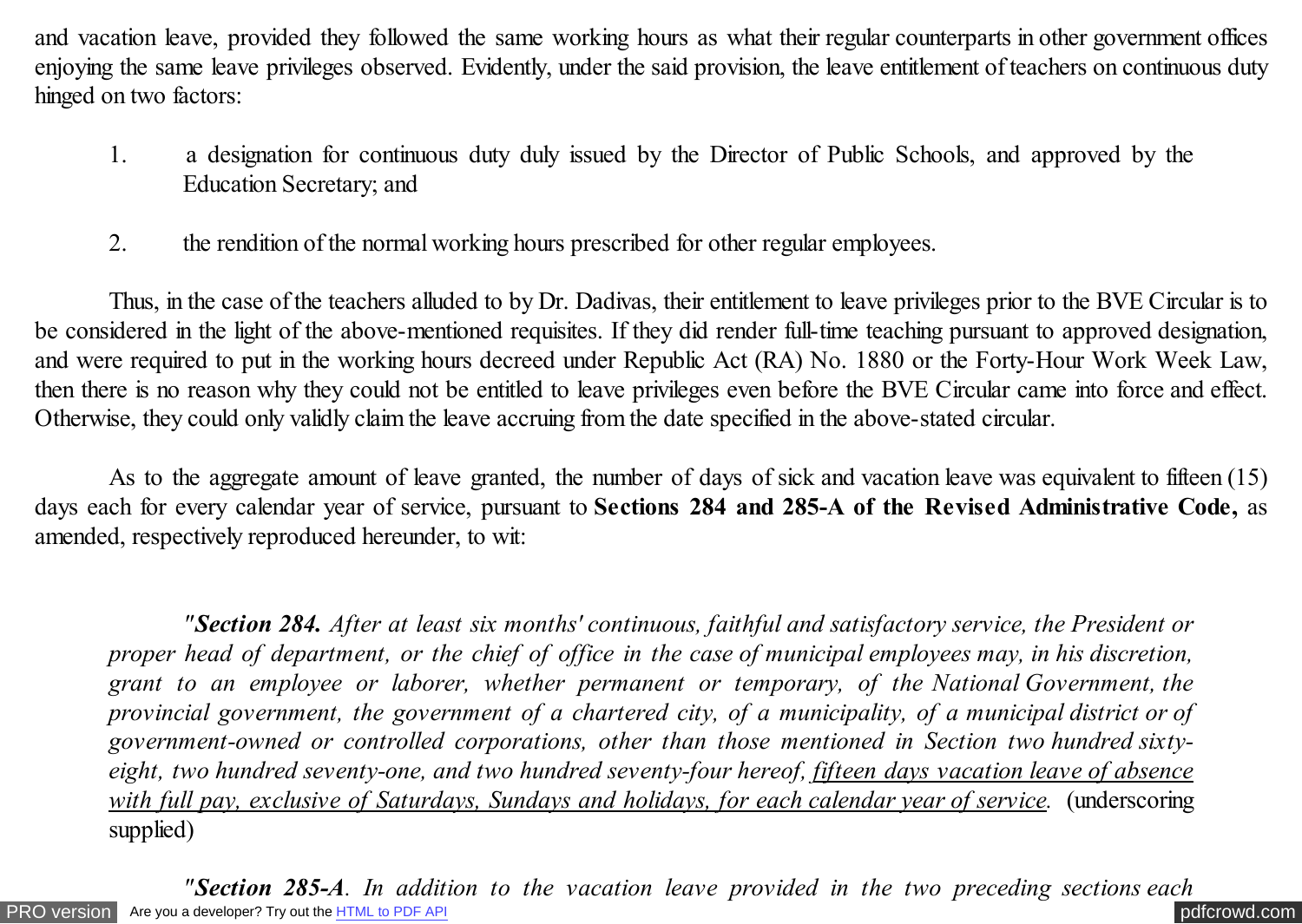*employee or laborer, whether permanent or temporary, of the National Government, the provincial government, the government of a chartered city, of a municipality or municipal district in any regularly and specially organized province, other than those mentioned in Section two hundred sixty-eight, two hundred seventy-one and two hundred seventy-four hereof, shall be entitled to fifteen days of sick leave for each year of service with full pay, exclusive of Saturdays, Sundays and Holidays: Provided, That such sick leave will be granted by the President, Head of Department or independent office concerned or the chief of office in case of municipal employees, only on account of sickness on the part of the employee or laborer concerned or of any member of his immediate family."* (underscoring supplied)

*"Section 285-A. In addition to the vacation leave provided in the two preceding sections each*

It should be emphasized though that the earned or credited leave was only limited to ten (10) months, as decreed by Section 286 of the same Code, as amended, which stated:

 *"Section 286. When vacation leave and sick leave may be taken.-- Vacation leave and sick leave shall be cumulative and any part thereof which may not be taken within the calendar year in which earned may be carried over to the succeeding years x x x; Provided, that the total vacation leave and sick leave that can accumulate to the credit of any officer or employee shall, in no case, exceed ten months; x x x"* (underscoring supplied)

 Summing it up, secondary school teachers in agricultural schools designated to teach the whole year were accorded leave privileges, comprising of sick and vacation leave of fifteen (15) days each, even before the effectivity of BVE Circular No. 4, s. 1971. It was mandated, nonetheless, that they observed the regular working hours prescribed under R.A. No. 1880. Not being automatic, it must be emphasized that the sick and vacation leave were to accrue only beginning from the issuance of the designation duly approved by the then Secretary of Education. Absent such designation, there is no leave entitlement to speak of.

**WHEREFORE**, the Commission hereby rules the following:

1. Secondary school teachers in agricultural schools rendering full-time teaching service prior to 1971 may be entitled to sick and vacation leave, provided they could evidence their full-time teaching service with duly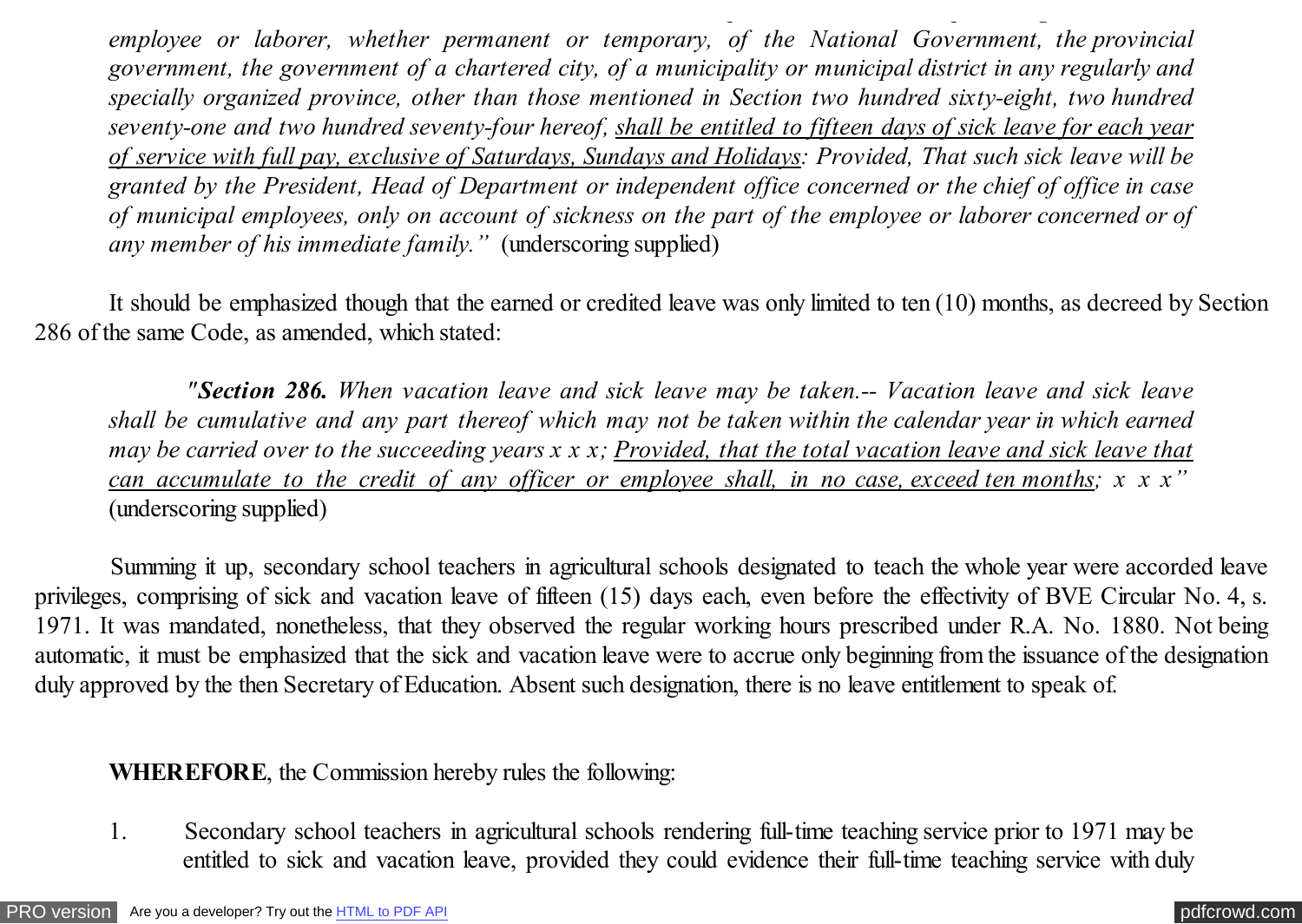issued designation order bearing the imprimatur of the then Education Secretary; and

- 2. The leave entitlement shall be for a maximum period of ten (10) months, at least until the enactment of Presidential Decree No. 1077 on January 9, 1986, which removed the limitation on leave entitlement, with the availment thereof subject to Commission on Audit's pertinent accounting and auditing rules and regulations.
- 3. It should be understood that this ruling only applies to former secondary agricultural teachers so situated, who are still in the government employ.

Quezon City, **October 30, 2001**

**(SIGNED) KARINA CONSTANTINO-DAVID** Chairman

**(O.B.) JOSE F. ERESTAIN, JR.** Commissioner

**(SIGNED) J. WALDEMAR V. VALMORES** Commissioner

Attested by:

**(SIGNED) ARIEL G. RONQUILLO**

[PRO version](http://pdfcrowd.com/customize/) Are you a developer? Try out th[e HTML to PDF API](http://pdfcrowd.com/html-to-pdf-api/?ref=pdf) [pdfcrowd.com](http://pdfcrowd.com)